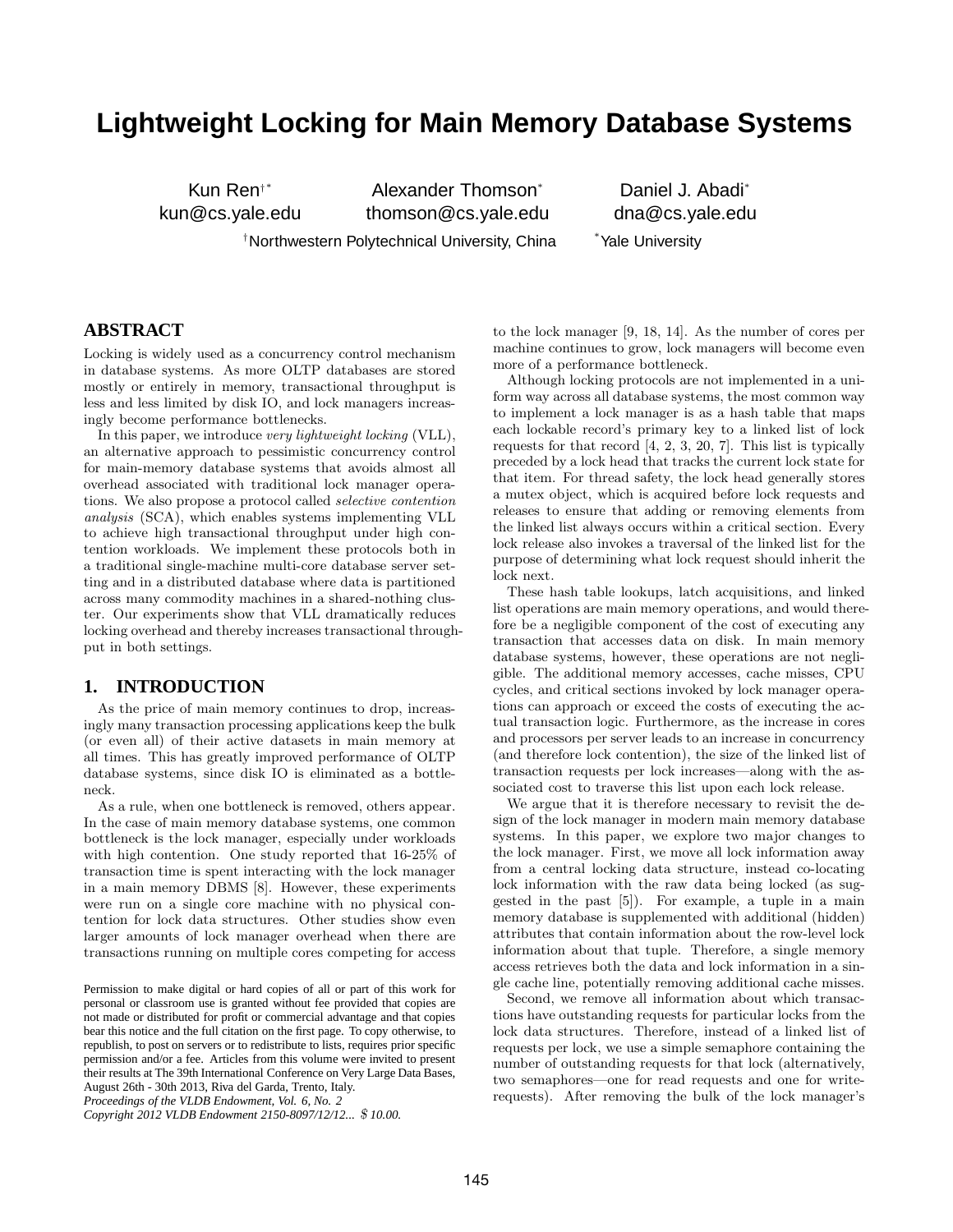main data structure, it is no longer trivial to determine which transaction should inherit a lock upon its release by a previous owner. One key contribution of our work is therefore a solution to this problem. Our basic technique is to force all locks to be requested by a transaction at once, and order the transactions by the order in which they request their locks. We use this global transaction order to figure out which transaction should be unblocked and allowed to run as a consequence of the most recent lock release.

The combination of these two techniques—which we call very lightweight locking (VLL)—incurs far less overhead than maintaining a traditional lock manager, but it also tracks less total information about contention between transactions. Under high-contention workloads, this can result in reduced concurrency and poor CPU utilization. To ameliorate this problem, we also propose an optimization called selective contention analysis (SCA), which—only when needed —efficiently computes the most useful subset of the contention information that is tracked in full by traditional lock managers at all times.

Our experiments show that VLL dramatically reduces lock management overhead, both in the context of a traditional database system running on a single (multi-core) server, and when used in a distributed database system that partitions data across machines in a shared-nothing cluster. In such partitioned systems, the distributed commit protocol (typically two-phase commit) is often the primary bottleneck, rather than the lock manager. However, recent work on deterministic database systems such as Calvin [22] have shown how two-phase commit can be eliminated for distributed transactions, increasing throughput by up to an order of magnitude—and consequently reintroducing the lock manager as a major bottleneck. Fortunately, deterministic database systems like Calvin lock all data for a transaction at the very start of executing the transaction. Since this element of Calvin's execution protocol satisfies VLL's lock request ordering requirement, VLL fits naturally into the design of deterministic systems. When we compare VLL (implemented within the Calvin framework) against Calvin's native lock manager, which uses the traditional design of a hash table of request queues, we find that VLL enables an even greater throughput advantage than that which Calvin has already achieved over traditional nondeterministic execution schemes in the presence of distributed transactions.

#### **2. VERY LIGHTWEIGHT LOCKING**

The category of "main memory database systems" encompasses many different database architectures, including single-server (multi-processor) architectures and a plethora of emerging partitioned system designs. The VLL protocol is designed to be as general as possible, with specific optimizations for the following architectures:

- Multiple threads execute transactions on a single-server, shared memory system.
- Data is partitioned across processors (possibly spanning multiple independent servers). At each partition, a single thread executes transactions serially.
- Data is partitioned arbitrarily (e.g. across multiple machines in a cluster); within each partition, multiple worker threads operate on data.

The third architecture (multiple partitions, each running multiple worker threads) is the most general case; the first two architectures are in fact special cases of the third. In the first, the number of partitions is one, and in the second, each partition limits its pool of worker threads to just one. For the sake of generality, we introduce VLL in the context of the most general case in the upcoming sections, but we also point out the advantages and tradeoffs of running VLL in the other two architectures.

## **2.1 The VLL algorithm**

The biggest difference between very lightweight locking and traditional lock manager implementations is that VLL stores each record's "lock table entry" not as a linked list in a separate lock table, but rather as a pair of integer values  $(C_X, C_S)$  immediately preceding the record's value in storage, which represent the number of transactions requesting exclusive and shared locks on the record, respectively. When no transaction is accessing a record, its  $C_X$  and  $C_S$  values are both 0.

In addition, a global queue of transaction requests (called TxnQueue) is kept at each partition, tracking all active transactions in the order in which they requested their locks.

When a transaction arrives at a partition, it attempts to request locks on all records at that partition that it will access in its lifetime. Each lock request takes the form of incrementing the corresponding record's  $C_X$  or  $C_S$  value, depending whether an exclusive or shared lock is needed. Exclusive locks are considered to be "granted" to the requesting transaction if  $C_X = 1$  and  $C_S = 0$  after the request, since this means that no other shared or exclusive locks are currently held on the record. Similarly, a transaction is considered to have acquired a shared lock if  $C_X = 0$ , since that means that no exclusive locks are held on the record.

Once a transaction has requested its locks, it is added to the TxnQueue. Both the requesting of the locks and the adding of the transaction to the queue happen inside the same critical section (so that only one transaction at a time within a partition can go through this step). In order to reduce the size of the critical section, the transaction attempts to figure out its entire read set and write set in advance of entering this critical section. This process is not always trivial and may require some exploratory actions. Furthermore, multi-partition transaction lock requests have to be coordinated. This process is discussed further in Section 3.1.

Upon leaving the critical section, VLL decides how to proceed based on two factors:

- Whether or not the transaction is local or distributed. A local transaction is one whose read- and write-sets include records that all reside on the same partition; distributed transactions may access a set of records spanning multiple data partitions.
- Whether or not the transaction successfully acquired all of its locks immediately upon requesting them. Transactions that acquire all locks immediately are termed free. Those which fail to acquire at least one lock are termed blocked.

VLL handles each transactions differently based on whether they are free or blocked:

• Free transactions are immediately executed. Once completed, the transaction releases its locks (i.e. it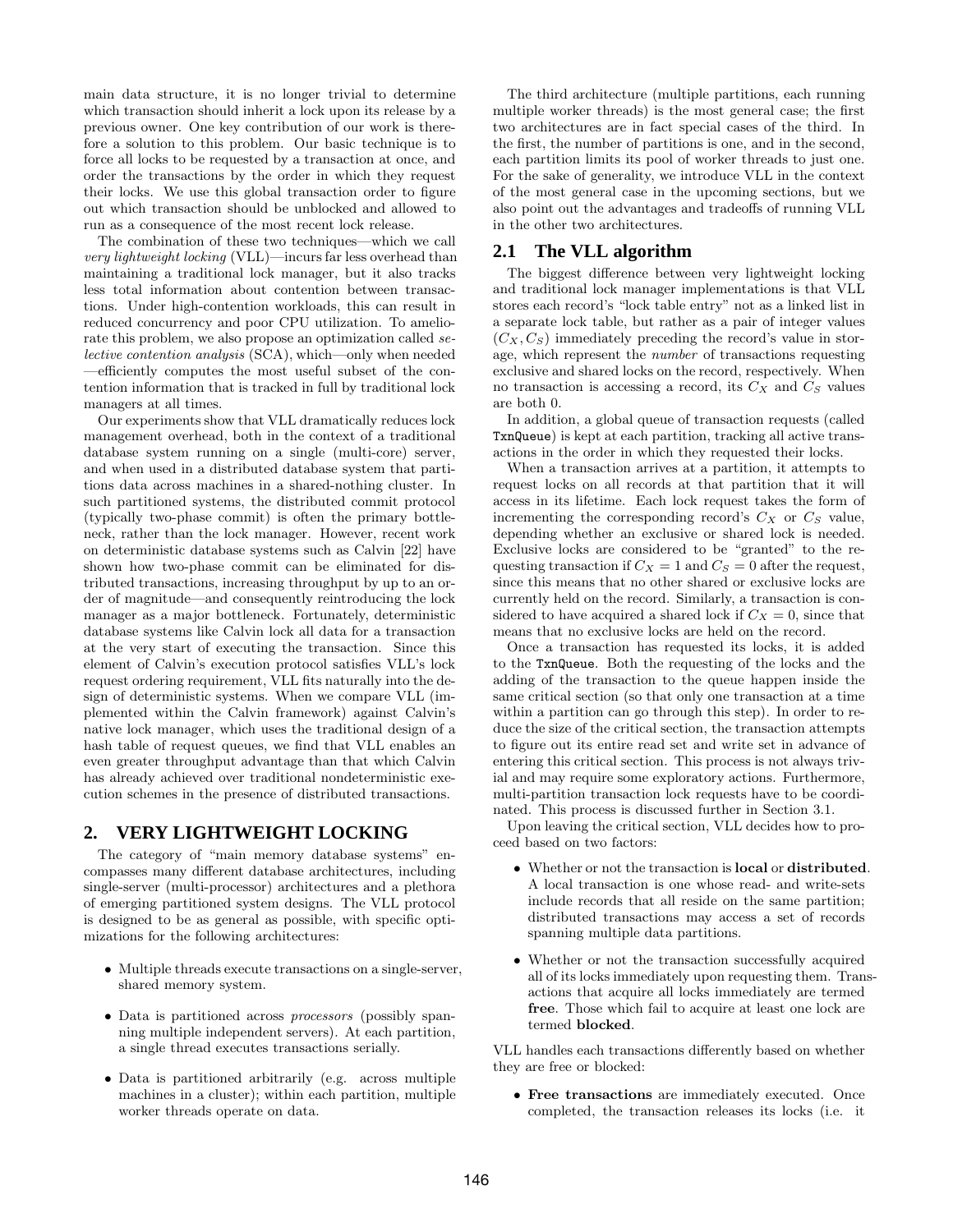decrements every  $C_X$  or  $C_S$  value that it originally incremented) and removes itself from the TxnQueue<sup>1</sup>. Note, however, that if the free transaction is distributed then it may have to wait for remote read results, and therefore may not complete immediately.

• Blocked transactions cannot execute fully, since not all locks have been acquired. Instead, these are tagged in the TxnQueue as blocked. Blocked transactions are not allowed to begin executing until they are explicitly unblocked by the VLL algorithm.

In short, all transactions—free and blocked, local and distributed —are placed in the TxnQueue, but only free transactions begin execution immediately.

Since there is no lock management data structure to record which transactions are waiting for data locked by other transactions, there is no way for a transaction to hand over its locks directly to another transaction when it finishes. An alternative mechanism is therefore needed to determine when blocked transactions can be unblocked and executed. One possible way to accomplish this is for a background thread to examine each blocked transaction in the TxnQueue and examine the  $C_X$  and  $C_S$  values of each data item for which the transaction requested a lock. If the transaction incremented  $C_X$  for a particular item, and now  $C_X$  is down to 1 and  $C_S$ is 0 for that item (indicating that no other active transactions have locked that item), then the transaction clearly has an exclusive lock on it. Similarly, if the transaction incremented  $C_S$  and now  $C_X$  is down to 0, the transaction has a shared lock on the item. If all data items that it requested are now available, the transaction can be unblocked and executed.

The problem with this approach is that if another transaction entered the  $TxnQueue$  and incremented  $C_X$  for the same data item that a transaction blocked in the TxnQueue already incremented, then both transactions will be blocked forever since  $C_X$  will always be at least 2.

Fortunately, this situation can be resolved by a simple observation: a blocked transaction that reaches the front of the TxnQueue will always be able to be unblocked and executed—no matter how large  $C_X$  and  $C_S$  are for the data items it accesses. To see why this is the case, note that each transaction requests all locks and enters the queue all within the same critical section. Therefore if a transaction makes it to the front of the queue, this means that all transactions that requested their locks before it have now completed. Furthermore, all transactions that requested their locks after it will be blocked if their read and write set conflict.

Since the front of the TxnQueue can always be unblocked and run to completion, every transaction in the TxnQueue will eventually be able to be unblocked. Therefore, in addition to reducing lock manager overhead, this technique also guarantees that there will be no deadlock within a partition. (We explain how distributed deadlock is avoided in Section 3.1.) Note that a blocked transaction now has two ways to become unblocked: either it makes it to the front of the queue (meaning that all transactions that requested locks before it have finished completely), or it becomes the only transaction remaining in the queue that requested locks on

Requests exclusive locks on all records in T's WriteSet and shared locks on all records in T's ReadSet. Tags T as free iff ALL locks requested were successfully acquired. function BeginTransaction(Txn T)  $\leq$ begin critical section $\geq$ T.Type = Free; // Request read locks for T. foreach key in T.ReadSet data[key].Cs++; Note whether lock was acquired.  $\overline{\textbf{if}}$  (data[key]. $Cx > 0$ ) T.Type = Blocked; // Request write locks for T. foreach key in T.WriteSet data[key].Cx++; Note whether lock was acquired. if  $(data[key].Cx > 1 \text{ OR } data[key].Cs > 0)$ T.Type = Blocked; TxnQueue.Enqueue(T);  $\leq$ end critical section $>$ // Releases T's locks and removes T from TxnQueue. function FinishTransaction(Txn T)  $\langle$ begin critical section $\rangle$ foreach key in T.ReadSet data[key].Cs−−; foreach key in T.WriteSet data[key].Cx−−; TxnQueue.Remove(T); <end critical section> // Transaction execution thread main loop. function VLLMainLoop() while (true) // Select a transaction to run next... // First choice: a previously-blocked txn // that now does not conflict with older txns. if  $(TxnQueue front()$ . Type  $==$  Blocked)  $Txn T = TxnQueue.front();$ T.Type = Free; Execute(T); FinishTransaction(T); // 2nd choice: Start on a new txn request. else if (TxnQueue is not full)  $Txn T = GetNewTxnRequest();$ BeginTransaction(T);  $if$  (T.Type == Free) Execute(T); FinishTransaction(T);

Figure 1: Pseudocode for the VLL algorithm.

each of the keys in its read-set and write-set. We discuss a more sophisticated technique for unblocking transactions in Section 2.5.

One problem that VLL sometimes faces is that as the TxnQueue grows in size, the probability of a new transaction being able to immediately acquire all its locks decreases, since the transaction can only acquire its locks if it does not conflict with any transaction in the entire TxnQueue.

We therefore artificially limit the number of transactions that may enter the TxnQueue—if the size exceeds a threshold, the system temporarily ceases to process new transactions, and shifts its processing resources to finding transactions in the TxnQueue that can be unblocked (see Sec-

<sup>1</sup>The transaction is not required to be at the front of the TxnQueue when it is removed. In this sense, TxnQueue is not, strictly speaking, a queue.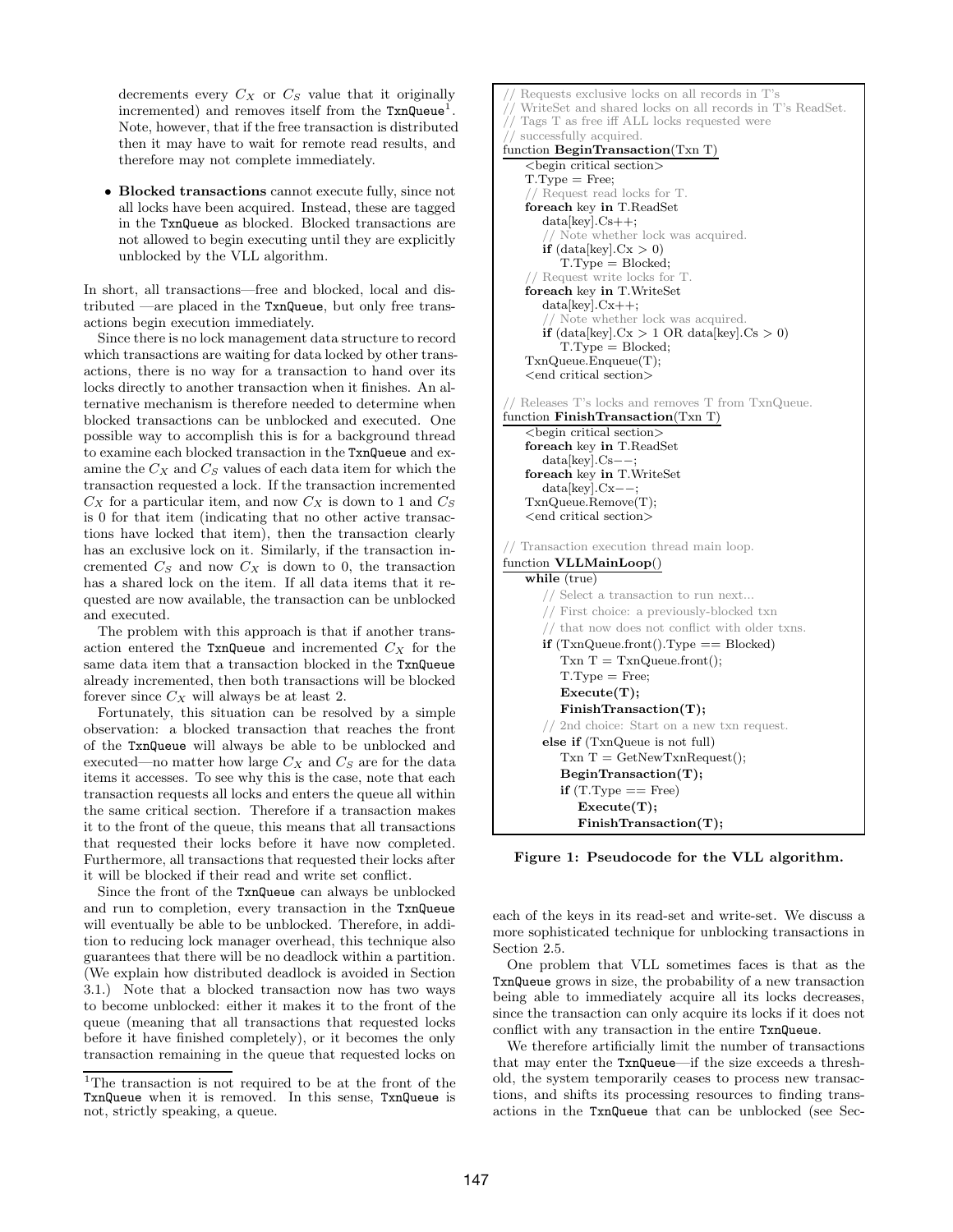

Figure 2: Example execution of a sequence of transactions  $\{A, B, C, D, E\}$  using VLL. Each transaction's read and write set is shown in the top left box. Free transactions are shown with white backgrounds in the TxnQueue, and blocked transactions are shown as black. Transaction logic and record values are omitted, since VLL depends only on the keys of the records in transactions' read and write sets.

tion 2.5). In practice we have found that this threshold should be tuned depending on the contention ratio of the workload. High contention workloads run best with smaller TxnQueue size limits since the probability of a new transaction not conflicting with any element in the TxnQueue is smaller. A longer TxnQueue is acceptable for lower contention workloads. In order to automatically account for this tuning parameter, we set the threshold not by the size of the TxnQueue, but rather by the number of blocked transactions in the TxnQueue, since high contention workloads will reach this threshold sooner than low contention workloads.

Figure 1 shows the pseudocode for the basic VLL algorithm. Each worker thread in the system executes the VLLMainLoop function. Figure 2 depicts an example execution trace for a sequence of transactions.

#### **2.2 Single-threaded VLL**

In the previous section, we discussed the most general version of VLL, in which multiple threads may process different transactions simultaneously within each partition. It is also possible to run VLL in single-threaded mode. Such an approach would be useful in H-Store style settings [19], where data is partitioned across cores within a machine (or within a cluster of machines) and there is only one thread assigned to each partition. These partitions execute independently of one another unless a transaction spans multiple partitions, in which case the partitions need to coordinate processing.

In the general version of VLL described above, once a thread begins executing a transaction, it does nothing else until the transaction is complete. For distributed transactions that perform remote reads, this may involve sleeping for some period of time while waiting for another partition to send the read results over the network. If single-threaded VLL were implemented simply by running only one thread according to the previous specification, the result would be a serial execution of transactions, since no transaction would ever start until the previous transaction completed, and therefore no transaction could ever block on any other.

In order to improve concurrency in single-threaded VLL implementations, we allow transactions to enter a third state (in addition to "blocked" and "free"). This third state, "waiting", indicates that a transaction was previously executing but could not complete without the result of an outstanding remote read request. When a transaction triggers this condition and enters the "waiting" state, the main execution thread puts it aside and searches for a new transaction to execute. Conversely, when the main thread is looking for a transaction to execute, in addition to considering the first transaction on the TxnQueue and any new transaction requests, it may resume execution of any "waiting" transaction which has received remote read results since entering the "waiting" state.

There is also no need for critical sections when running in single-threaded mode, since only one transaction at a time attempts to acquire locks at any particular partition.

## **2.3 Impediments to acquiring all locks at once**

As discussed in Section 2.1, in order to guarantee that the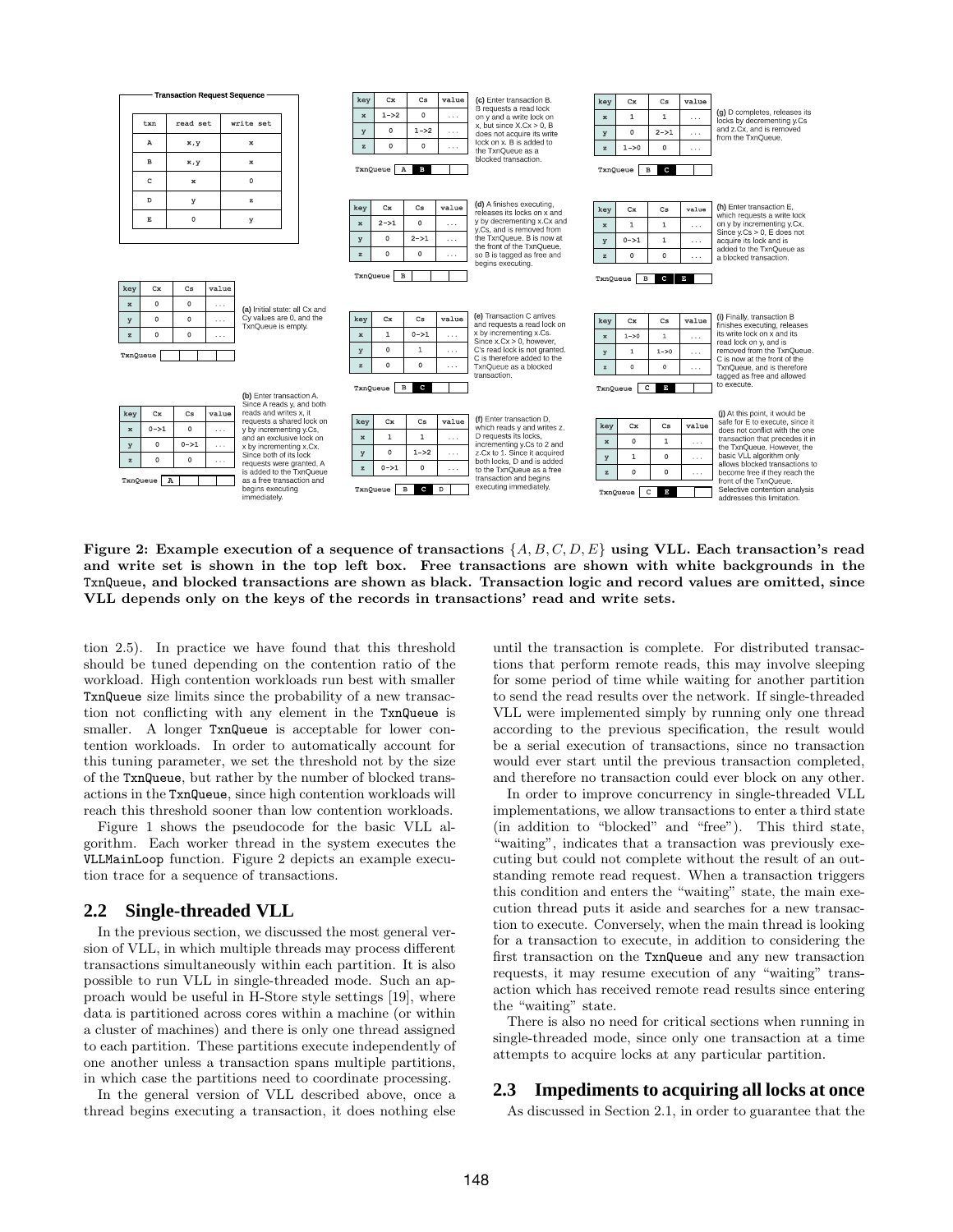head of the TxnQueue is always eligible to run (which has the added benefit of eliminating deadlocks), VLL requires that all locks for a transaction be acquired together in a critical section. There are two possibilities that make this nontrivial:

- The read and write set of a transaction may not be known before running the transaction. An example of this is a transaction that updates a tuple that is accessed through a secondary index lookup. Without first doing the lookup, it is hard to predict what records the transaction will access—and therefore what records it must lock.
- Since each partition has its own TxnQueue, and the critical section in which it is modified is local to a partition, different partitions may not begin processing transactions in the same order. This could lead to distributed deadlock, where one partition gets all its locks and activates a transaction, while that transaction is "blocked" in the TxnQueue of another partition.

In order to overcome the first problem, before the transaction enters the critical section, we allow the transaction to perform whatever reads it needs to (at no isolation) for it to figure out what data it will access (for example, it performs the secondary index lookups). This can be done in the GetNewTxnRequest function that is called in the pseudocode shown in Figure 1. After performing these exploratory reads, it enters the critical section and requests those locks that it discovered it would likely need. Once the transaction gets its locks and is handed off to an execution thread, the transaction runs as normal unless it discovers that it does not have a lock for something it needs to access (this could happen if, for example, the secondary index was updated immediately after the exploratory lookup was performed and now returns a different value. In such a scenario, the transaction aborts, releases its locks, and submits itself to the database system to be restarted as a completely new transaction.

There are two possible solutions to the second problem. The first is simply to allow distributed deadlocks to occur and to run a deadlock detection protocol that aborts deadlocked transactions. The second approach is to coordinate across partitions to ensure that multi-partition transactions are added to the TxnQueue in the same order on each partition.

We choose the second approach for our implementation in this paper. The reason is that multi-partition transactions are typically bottlenecked by the commit protocol (e.g. two-phase commit) that are run in order to ensure ACID-compliance of transactional execution. Reducing the lock manager overhead in such a scenario is therefore unhelpful in the face of a larger bottleneck. However, recent work on deterministic database systems [21, 22] shows that the commit protocol may be eliminated by performing all multi-partition coordination before beginning transactional execution. In short, deterministic database systems such as Calvin order all transactions across partitions, and this order can be leveraged by VLL to avoid distributed deadlock. Furthermore, since deterministic systems have been shown to be a particularly promising approach in main memory database systems [21], the integration of VLL and deterministic database systems seems to be a particularly good match.

# **2.4 Tradeoffs of VLL**

VLL's primary strength lies in its extremely low overhead in comparison to that of traditional lock management approaches. VLL essentially "compresses" a standard lock manager's linked list of lock requests into two integers. Furthermore, by placing these integers inside the tuple itself, both the lock information and the data itself can be retrieved with a single memory access, minimizing total cache misses.

The main disadvantage of VLL is a potential loss in concurrency. Traditional lock managers use the information contained in lock request queues to figure out whether a lock can be granted to a particular transaction. Since VLL does not have these lock queues, it can only test more selective predicates on the state: (a) whether this is the only lock in the queue, or (b) whether it is so old that it is impossible for any other transaction to precede it in any lock queue.

As a result, it is common for scenarios to arise under VLL where a transaction cannot run even though it "should" be able to run (and would be able to run under a standard lock manager design). Consider, for example, the sequence of transactions:

| $_{\rm txn}$ | writeset |
|--------------|----------|
|              | X        |
| В            |          |
|              | х,<br>z  |
|              | z        |

Suppose  $A$  and  $B$  are both running in executor threads (and are therefore still in the  $\texttt{TxnQueue}$ ) when C and D come along. Since transaction  $C$  conflicts with  $A$  on record  $x$  and D conflicts with  $C$  on  $z$ , both are put on the TxnQueue in blocked mode. VLL's "lock table state" would then look like the following (as compared to the state of a standard lock table implementation):

| ${\bf VLL}$                   |                       |                        | Standard                |                                    |
|-------------------------------|-----------------------|------------------------|-------------------------|------------------------------------|
| key<br>$\mathbf{x}$<br>у<br>Z | $C_{\rm X}$<br>2<br>2 | $\mathbf{C}\mathbf{s}$ | key<br>$\mathbf x$<br>z | request queue<br>A, C<br>В<br>C, D |
| TxnQueue<br>A, B, C, D        |                       |                        |                         |                                    |

Next, suppose that A completes and releases its locks. The lock tables would then appear as follows:

| VLL                                                                                             | Standard                            |                                         |
|-------------------------------------------------------------------------------------------------|-------------------------------------|-----------------------------------------|
| $\overline{\text{Cx}}$ $\overline{\text{Cs}}$<br>key<br>$\mathbf x$<br>y<br>$\mathfrak{D}$<br>z | key<br>$\bar{\mathbf{x}}$<br>V<br>z | request queue<br>$\cap$<br>$_{\rm C,D}$ |
| TxnQueue<br>C, D<br>В.                                                                          |                                     |                                         |
|                                                                                                 |                                     |                                         |

Since C appears at the head of all its request queues, a standard implementation would know that C could safely be run, whereas VLL is not able to determine that.

When contention is low, this inability of VLL to immediately determine possible transactions that could potentially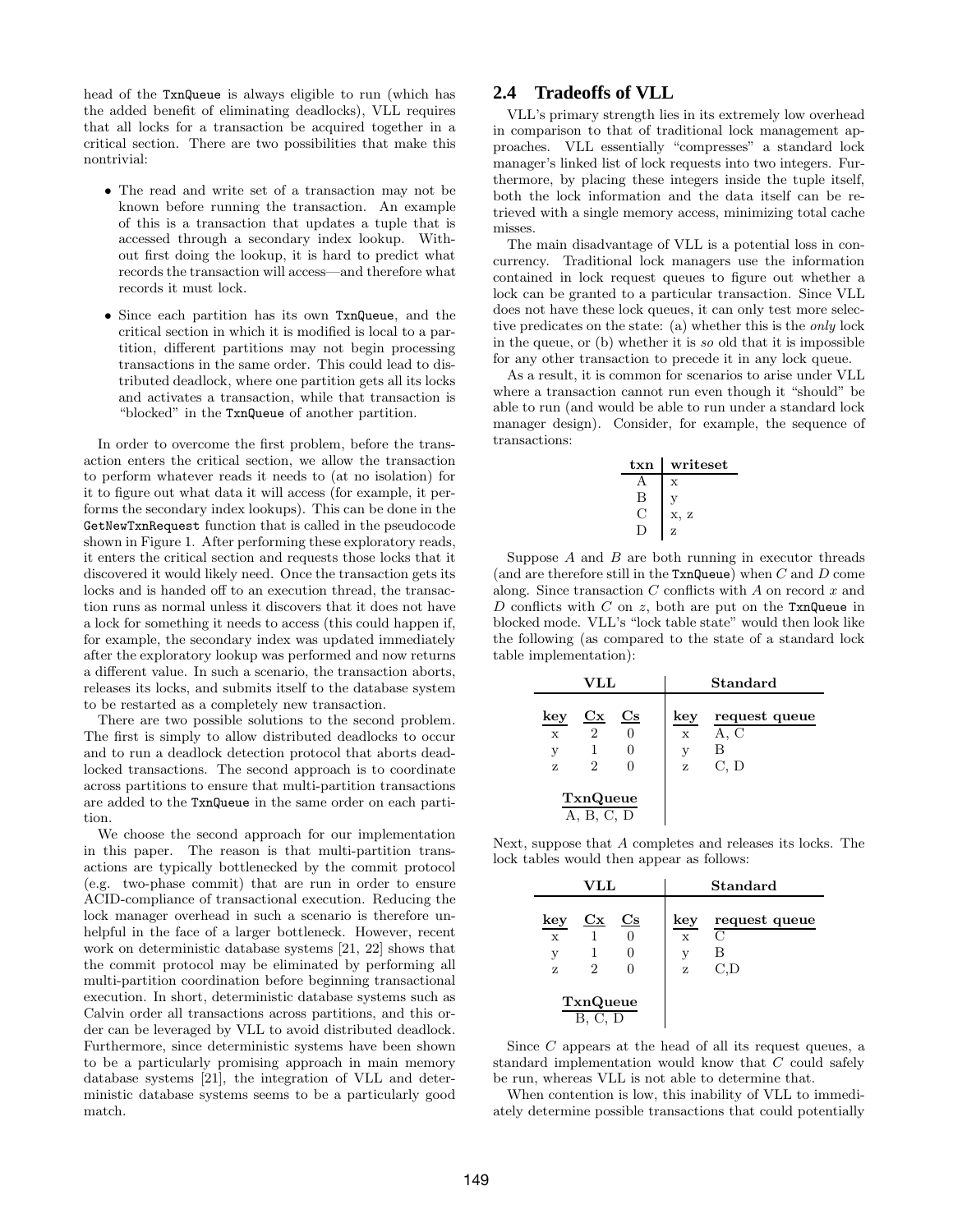be unblocked is not costly. However, under higher contention workloads, and especially when there are distributed transactions in the workload, VLL's resource utilization suffers, and additional optimizations are necessary. We discuss such optimizations in the next section.

#### **2.5 Selective contention analysis (SCA)**

For high contention and high percentage multi-partition workloads, VLL spends a growing percentage of CPU cycles in the state described in Section 2.4 above, where no transaction can be found that is known to be safe to execute whereas a standard lock manager would have been able to find one. In order to maximize CPU resource utilization, we introduce the idea of selective contention analysis (SCA).

SCA simulates the standard lock manager's ability to detect which transactions should inherit released locks. It does this by spending work examining contention—but only when CPUs would otherwise be sitting idle (i.e., TxnQueue is full and there are no obviously unblockable transactions). SCA therefore enables VLL to selectively increase its lock management overhead when (and only when) it is beneficial to do so.

Any transaction in the TxnQueue that is in the 'blocked' state, conflicted with one of the transactions that preceded it in the queue at the time that it was added. Since then, however, the transaction(s) that caused it to become blocked may have completed and released their locks. As the transaction gets closer and closer to the head of the queue, it therefore becomes much less likely to be "actually" blocked.

In general, the  $i^{th}$  transaction in the TxnQueue can only conflict now with up to  $(i-1)$  prior transactions, whereas it previously had to contend with (up to) TxnQueueSizeLimit prior transactions. Therefore, SCA starts at the front of the queue, and works its way through the queue looking for a transaction to execute. The whole while, it keeps two bitarrays,  $D_X$  and  $D_S$ , each of size 100kB (so that both will easily fit inside an L2 cache of size 256kB) and initialized to all 0s. SCA then maintains the invariant that after scanning the first i transactions:

- $D_X[j] = 1$  iff an element of one of the scanned transactions' write-sets hashes to  $j$
- $D_s[k] = 1$  iff an element of one of the scanned transactions' read-sets hashes to k

Therefore, if at any point the next transaction scanned (let's call it  $T_{next}$ ) has the properties

- $D_X[\text{hash(key)}] = 0$  for all keys in  $T_{next}$ 's read-set
- $D_X$ [hash(key)] = 0 for all keys in  $T_{next}$ 's write-set
- $D<sub>S</sub>[hash(key)] = 0$  for all keys in  $T<sub>next</sub>'s$  write-set

then  $T_{next}$  does not conflict with any of the prior scanned transactions and can safely be  $run^2$ .

In other words, SCA traverses the TxnQueue starting with the oldest transactions and looking for a transaction that is ready to run and does not conflict with any older transaction. Pseudocode for SCA is provided in Figure 3.

SCA returns a transaction that can safely be run (or null // if none exists). It is called only when TxnQueue is full. function SCA() // Create our 100kB bit arrays. bit  $Dx[819200] = \{0\};$ bit  $Ds[819200] = \{0\};$ foreach Txn T in TxnQueue // Check whether the Blocked transaction // can safely be run  $if (T.state() == BLOCALED)$  $bool$  success  $=$  true; // Check for conflicts in ReadSet. foreach key in T.ReadSet // Check if a write lock is held by any // earlier transaction. int  $j = \text{hash(key)}$ ; if  $(Dx[j] == 1)$  $success = false;$  $Ds[j] = 1;$ // Check for conflicts in WriteSet. foreach key in T.WriteSet // Check if a read or write lock is held // by any earlier transaction. int  $j = \text{hash(key)}$ ; if  $(Dx[j] == 1 \text{ OR } Ds[j] == 1)$  $success = false$ ;  $Dx[i] = 1;$ if (success) return T; // If the transaction is free, just mark the bit-arrays. else foreach key in T.ReadSet int  $j = \text{hash(key)}$ ;  $Ds[j] = 1;$ foreach key in T.WriteSet int  $j = \text{hash(key)}$ ;  $Dx[i] = 1;$ return NULL;

Figure 3: SCA pseudocode.

SCA is actually "selective" in two different ways. First, it only gets activated when it is really needed (in contrast to traditional lock manager overhead which always pays the cost of tracking lock contention even when this information will not end up being used). Second, rather than doing an expensive all-to-all conflict analysis between active transactions (which is what traditional lock managers track at all times), SCA is able to limit its analysis to those transactions that are (a) most likely to be able to run immediately and (b) least expensive to check.

In order to improve the performance of our implementation of SCA, we include a minor optimization that reduces the CPU overhead of running SCA. Each key needs to be hashed into the 100kB bitstring, but hashing every key for each transaction as we iterate through the TxnQueue can be expensive. We therefore cache the results of the hash function the first time SCA encounters a transaction inside the transaction state. If that transaction is still in the TxnQueue the next time SCA iterates through the queue, the algorithm may then use the saved list of offsets that corresponds to the keys read and written by that transaction to set the appro-

<sup>2</sup>Although there may be some false negatives (in which an "actually" runable transaction is still perceived as blocked) due to the need to hash the entire keyspace into a  $100k\dot{B}$ bitstring, this algorithm gives no false positives.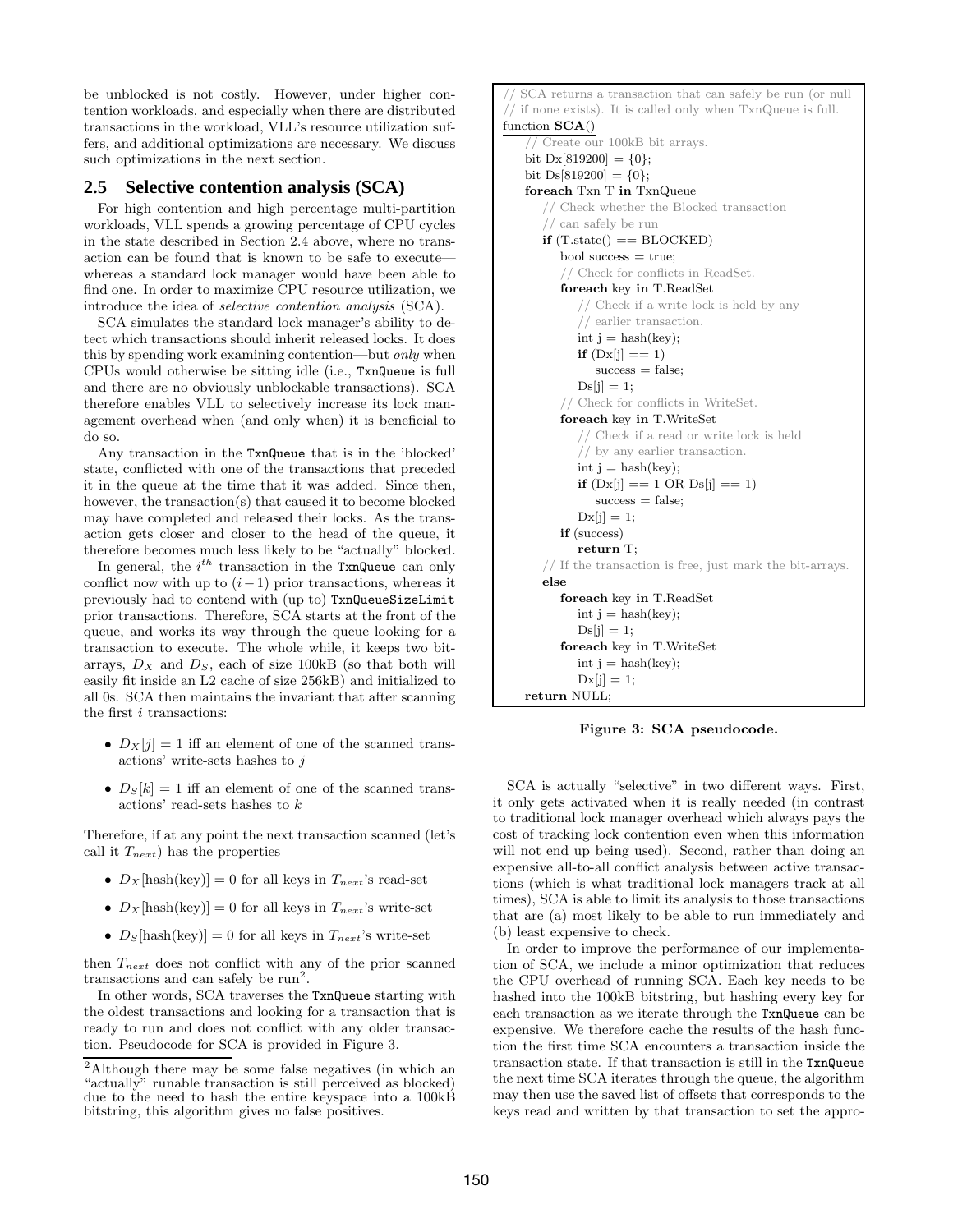priate bits in the SCA bitstring, rather having to re-hash each key.

# **3. EXPERIMENTAL EVALUATION**

To evaluate VLL and SCA, we ran several experiments comparing VLL (with and without SCA) against alternative schemes in a number of contexts. We separate our experiments into two groups: single-machine experiments, and experiments in which data is partitioned across multiple machines in a shared-nothing cluster.

In our single-machine experiments, we ran VLL (exactly as described in Section 2.1) in a multi-threaded environment on a multi-processor machine. As a comparison point, we implemented a traditional two-phase locking (2PL) protocol inside the same main-memory database system prototype. This allows for an apples-to-apples comparison in which the only difference is the locking protocol.

Our second implementation of VLL is designed to run in a shared-nothing (multi-server) configuration. As described in Section 3.1, the cost of running any locking protocol is usually dwarfed by the contention cost of distributed commit protocols such as two-phase commit (2PC) that are used to guarantee ACID for multi-partition transactions. We therefore implemented VLL inside Calvin, a deterministic database system that does not require distributed agreement protocols to commit distributed transactions [22]. We compare our deterministic VLL implementation against (1) Calvin's default concurrency control scheme (which uses standard lock management data structures to track what data is locked), (2) a traditional distributed database implementation which uses 2PL (with a standard lock manager on each partition that tracks locks of data in that partition) and  $2PC$ , and  $(3)$  an H-Store implementation<sup>3</sup>  $|19|$ that partitions data across threads (so that an 8-server cluster, where each server has 8 hardware threads, is partitioned into 64 partitions) and executes all transactions at each partition within a single thread, removing the need for locking or latching of shared data structures.

Our prototype is implemented in  $C++$ . All the experiments measuring throughput were conducted on a Linux cluster of a 2.6 GHz quad-core Intel Xeon X5550 machines with 8 CPU threads and 12G RAM, connected by a single gigabit Ethernet switch.

In order to minimize the effects of irrelevant components of the database system on our results, we devote 3 out of 8 cores on every machine to those components that are completely independent of the locking scheme (e.g. client load generation, performance monitoring instrumentation, intraprocess communications, input logging, etc.), and devote the remaining 5 cores to worker threads and lock management threads. For all techniques that we compare in the experiments, we tuned the worker thread pool size by hand by increasing the number of worker threads until throughput decreased due to too much thread contention.

#### **3.1 Multi-core, single-server experiments**

This section compares the performance of VLL against two-phase locking. For VLL, we analyze performance with and without the SCA optimization. We also implement two versions of 2PL: a "traditional" implementation that detects deadlocks via timeouts and aborts deadlocked transactions, and a deadlock-free variant of 2PL in which a transaction places all of its lock requests in a single atomic step (where the data that must be locked is determined in an identical way as VLL, as described in Section ). However, this modified version of 2PL still differs from VLL in that it uses a traditional lock management data structure.

Our first set of single-machine experiments uses the same microbenchmark as was used in [22]. Each microbenchmark transaction reads 10 records and updates a value at each record. Of the 10 records accessed, one is chosen from a small set of 'hot' records, and the rest are chosen from a larger set of 'cold' records. Contention levels between transactions can be finely tuned by varying the size of the set of hot records. In the subsequent discussion, we use the term contention index to refer to the probability of any two transactions conflicting with one another. Therefore, for this microbenchmark, if the number of the hot records is 1000, the contention index would be 0.001. If there is only one hot record (which would then be modified by every single transaction) the contention index would be 1. The set of cold records is always large enough such that transactions are extremely unlikely to conflict due to accessing the same cold record.

As a baseline for all four systems, we include a "no locking" scheme, which represents the performance of the same system with all locking completely removed (and any isolation guarantees completely forgone). This allows us to clearly see the overhead of acquiring and releasing the locks, maintaining lock management data structures for each scheme, and waiting for blocked transactions when there is contention.

Figure 4 shows the transactional throughput the system is able to achieve under the four alternative locking schemes.

When contention is low (below 0.02), VLL (with and without SCA) yields near-optimal throughput. As contention increases, however, the TxnQueue starts to fill up with blocked transactions, and the SCA optimization is able to improve performance relative to the basic VLL scheme by selectively unblocking transactions and "unclogging" the execution engine. In this experiment, SCA boosts VLL's performance by up to 76% under the highest contention levels.

At the very left-hand side of the figure, where contention is very low, transactions are always able to acquire all their locks and run immediately. Looking at the difference between "no locking" and 2PL at low contention, we can see that the locking overhead of 2PL is about 21%. This number is consistent with previous measurements of locking overhead in main memory databases [8, 14]. However, the overhead of VLL is only 2%, demonstrating VLL's lightweight nature. By co-locating lock information with data to increase cache locality, and by representing lock information in only two integers per record, VLL is able to lock data with extremely low overhead.

As contention increases, the throughput of both VLL and 2PL decrease (since the system is "clogged" by blocked transactions), and the two schemes approach one another in performance as the additional information that the 2PL scheme keeps in the lock manager becomes increasingly useful (as more transactions block). However, it is interesting to note that 2PL never overtakes the performance of VLL with SCA, since SCA can quickly construct the relevant part of trans-

<sup>3</sup>Although we refer to this system as "H-Store" in the discussion that follows, we actually implemented the H-Store protocol within the Calvin framework in order to provide as fair a comparison as possible.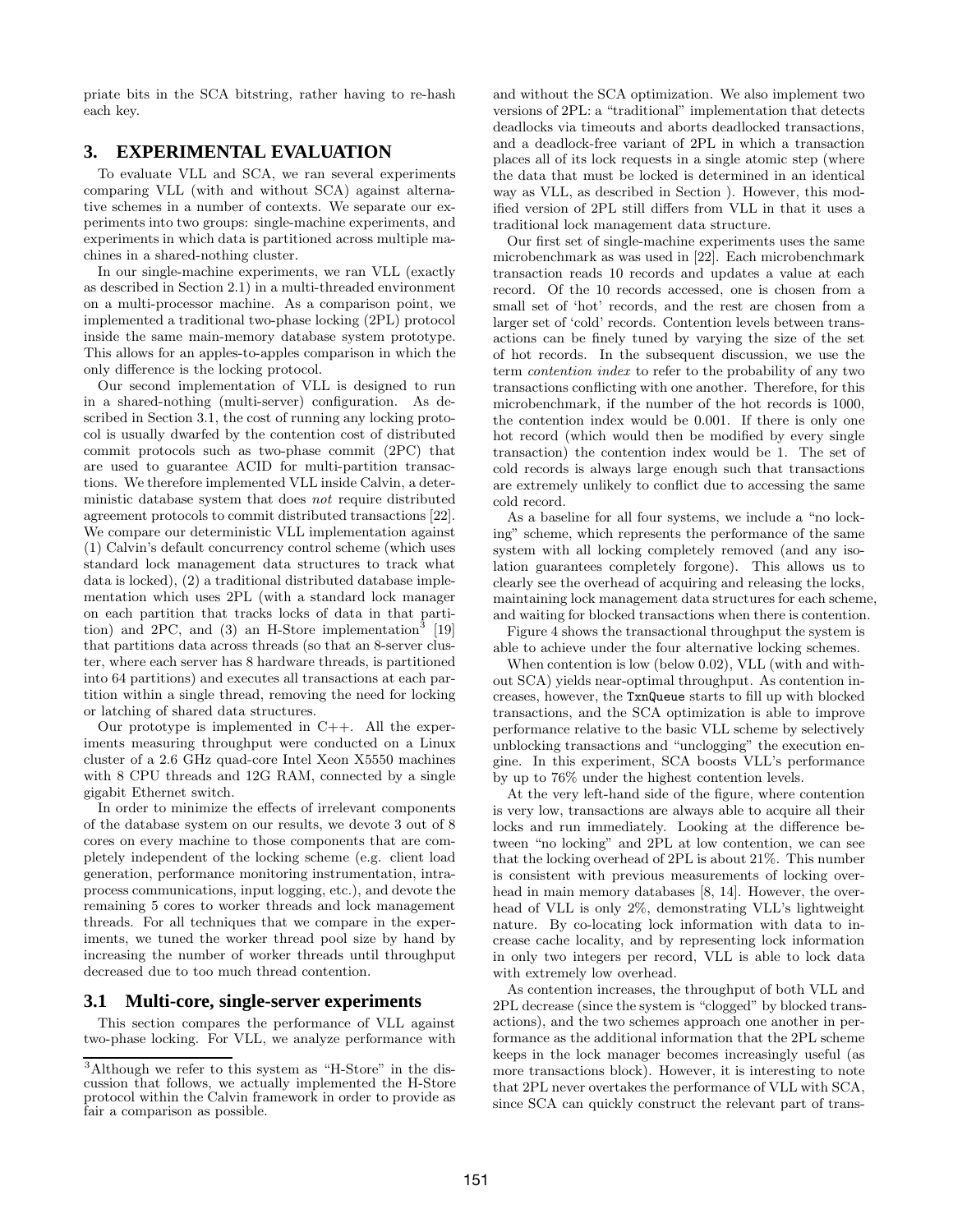

Figure 4: Transactional throughput vs. contention under a deadlock-free workload.

actional data dependencies on the fly. In fact, it appears that the overhead of repeatedly running SCA at very high contention is approximately equal to the overhead of maintaining a full lock manager. Therefore, VLL with the SCA optimization has the advantage that it eliminates the lock manager overhead when possible, while still reconstructing the information stored in standard lock tables when this is needed to make progress on transaction execution.

With increasing contention, the deadlock-free 2PL implementation saw a greater throughput reduction than the traditional 2PL implementation. This is because in traditional 2PL, transactions delay requesting locks until actually reading or writing the corresponding record, thereby holding locks for shorter durations than the deadlock-free version in which transactions request all locks up front.

Since this workload involved locking only one hot item per transaction, there is (approximately) no risk of transactions deadlocking<sup>4</sup> . This hides a major disadvantage of 2PL relative to VLL, since 2PL must detect and resolve deadlocks, while VLL does not, since VLL is always deadlock-free regardless of the transactional workload (due to the way it orders its lock acquisitions). In order to model other types of workloads where multiple records per transaction can be contested (which can lead to deadlock for the traditional lock schemes), we increase the number of hot records per transaction in our second experiment. Figure 5 shows the resulting throughput as we vary contention index. Frequent deadlocks causes throughput for traditional 2PL to drop dramatically, which results in VLL with SCA outperforming 2PL by at least 163% in most cases, and as much as 18X in the extreme high contention case (the right-most part of the figure).

Although traditional 2PL performance changes significantly between Figures 4 and 5, the deadlock-free 2PL variant is not affected (as expected). However, since it still uses a traditional lock manager data structure, it has higher overhead than VLL at low contention levels. Furthermore, the critical section in which all locks are acquired is more expensive



Figure 5: Transactional throughput vs. contention under a workload in which deadlocks are possible.

than the corresponding critical section for VLL (since it includes the more expensive hash table and queue operations associated with standard lock table implementations instead of VLL's simple integer operations) and therefore continues to be outperformed by VLL even at higher contention levels.

#### **3.2 Distributed Database Experiments**

In this section, we examine the performance of VLL in a distributed (shared-nothing) database architecture. We compare VLL against three other concurrency control designs for distributed main memory databases: traditional distributed 2PL, H-Store's lock-free protocol, and Calvin's deterministic locking protocol.

The first comparison point we use is traditional distributed 2PL, which uses a traditional lock manager (exactly as in the single-server experiments) on each partition, and uses the two-phase commit (2PC) protocol to commit distributed transactions.

The H-Store implementation [19] eliminates all lock manager overhead by removing locking entirely and executing transactions serially. In order to make use of multiple cores (and multiple machines), H-Store partitions data across cores and runs transactions serially in a single thread at each partition. If a transaction touches data across multiple partitions, each participating partition blocks until all participants reach and start to process that transaction. The main disadvantage of this approach is that, in general, partitions are not synchronized in their execution of transactions, so partitions participating in a distributed transaction may have to wait for other, slower participants to reach the same point in execution to complete the transaction (and since transactions are executed serially, the waiting participant cannot apply idle CPU resources to other useful tasks while waiting). Furthermore, even after each partition starts on the same transaction, there can be significant idle time while waiting for messages to be passed between partitions. Therefore, H-Store performs extremely well on "embarrassingly partitionable" workloads—where every transaction can be executed within a single partition—but its performance quickly degrades as distributed transactions enter the mix.

<sup>&</sup>lt;sup>4</sup>The exception is that deadlock is possible in this workload if transactions conflict on cold items. This was rare enough, however, that we observed no deadlocks in our experiments.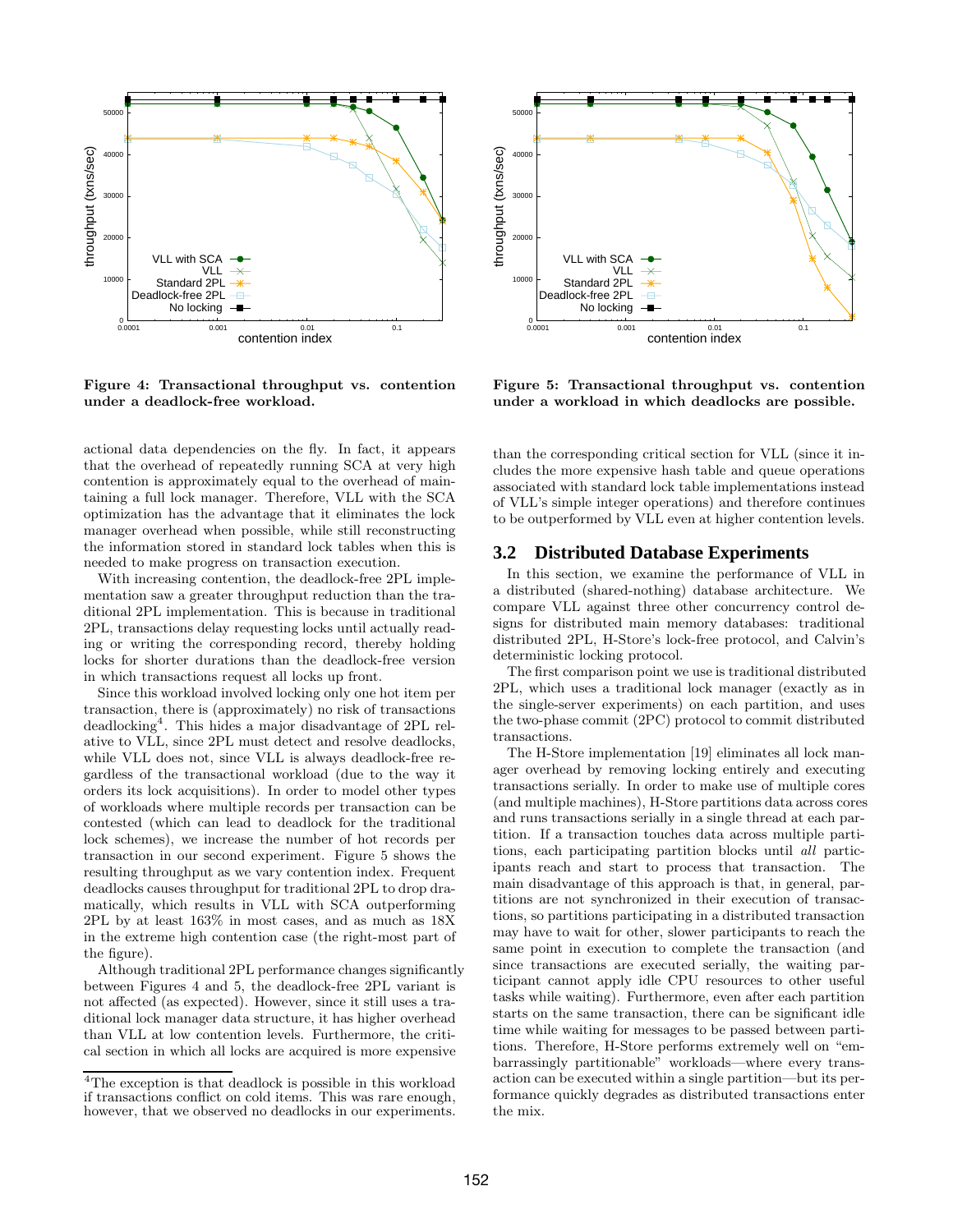The third comparison point is Calvin, a deterministic database system prototype that employs a traditional hash-table-ofrequest-queues structure in its lock manager. Previous work has shown that Calvin performs similarly to traditional database systems when transactions are short and only access memoryresident data, worse when there are long-running transactions that access disk (due to the additional inflexibility associated with the determinism guarantee), and better when there are distributed transactions (since the determinism guarantee allows the elimination of two-phase commit) [21, 22]. For these experiments, all transactions are completely in-memory (so that Calvin is expected to perform approximately as well as possible as a comparison point), and we vary the percentage of transactions that span multiple partitions.

Since VLL acquires locks for each transaction all at once, it is possible for it to also be used in a deterministic system. We simply require that each transaction acquires its locks in the same order as the deterministic transaction sequence. This is more restrictive than the general VLL algorithm which allows transactions to (atomically) request their locks in any order—but allows for a more direct comparison with Calvin, since by satisfying Calvin's determinism invariant, VLL too can use Calvin's determinism invariant to eschew two-phase commit. To further improve the quality of comparison, we allow H-Store to omit the two-phase commit protocol as well (even though the original H-Store papers implement two-phase commit).

For these experiments, we implement the single-threaded version of VLL as described in Section 2.2, since, as explained in that section, this allows for locks to be acquired outside of critical sections. The main disadvantage of singlethreaded VLL is that in order to utilize all the CPU resources on a multi-core server, data must be partitioned across each core (with a single thread in charge of processing transactions for that core), which leads to the overhead of dealing with multi-partition transactions for transactions that touch data controlled by threads on different cores. However, since this "distributed" set of experiments has to deal with multi-partition transactions anyway (for transactions that span data stored on different physical machines), the infrastructure cost of this extra overhead has already been incurred. Therefore, we use the multi-threaded version of VLL for the single-server (multi-core) experiments, and the single-threaded version of VLL for the distributed database experiments.

Since we are running a distributed database, we dedicate one of the virtual cores on each database server node to handle communication with other nodes (in addition to the three other virtual cores previously reserved for database components described above), leaving 4 virtual cores dedicated to transaction processing. For H-Store and both VLL implementations, we leveraged these 4 virtual cores by creating 4 data partitions per machine, so every execution engine used one core to handle transactions associated with its partition, and for distributed 2PL, we left 4 virtual cores dedicated to worker threads<sup>5</sup>. Similarly to distributed 2PL, Calvin does not partition data within a node. We found



Figure 6: Microbenchmark throughput with low contention, varying how many transactions span multiple partitions.



Figure 7: Microbenchmark throughput with high contention, varying how many transactions span multiple partitions (distributed 2PL results omitted due to large amounts of distributed deadlock).

that Calvin's scheduler (which includes one thread that performs all lock manager operations) fully utilized one of the four cores that were devoted to transaction processing.

#### *3.2.1 Microbenchmark experiments*

In our first set of distributed experiments, we used the same microbenchmark from Section 3.1. For these experiments, we vary both lock contention and the percentage of multi-partition transactions.

We ran this experiment on 8 machines, so H-Store and VLL split data across 32 partitions, while the Calvin and distributed 2PL deployments used a single partition per machine for a total of 8 partitions (each of which was 4 times the size of one H-Store/VLL partition). For the low contention test (Figure 6), each H-Store/VLL partition con-

 ${}^{5}$  For 2PL, we hand-tuned the number of worker threads for each experiment, since workloads with more multi-partition transactions require more worker threads to keep the CPU occupied (because many worker threads are sleeping, waiting for remote data). With enough worker threads, the ex-

tended contention footprint of 2PC eventually becomes the bottleneck that limits total throughput.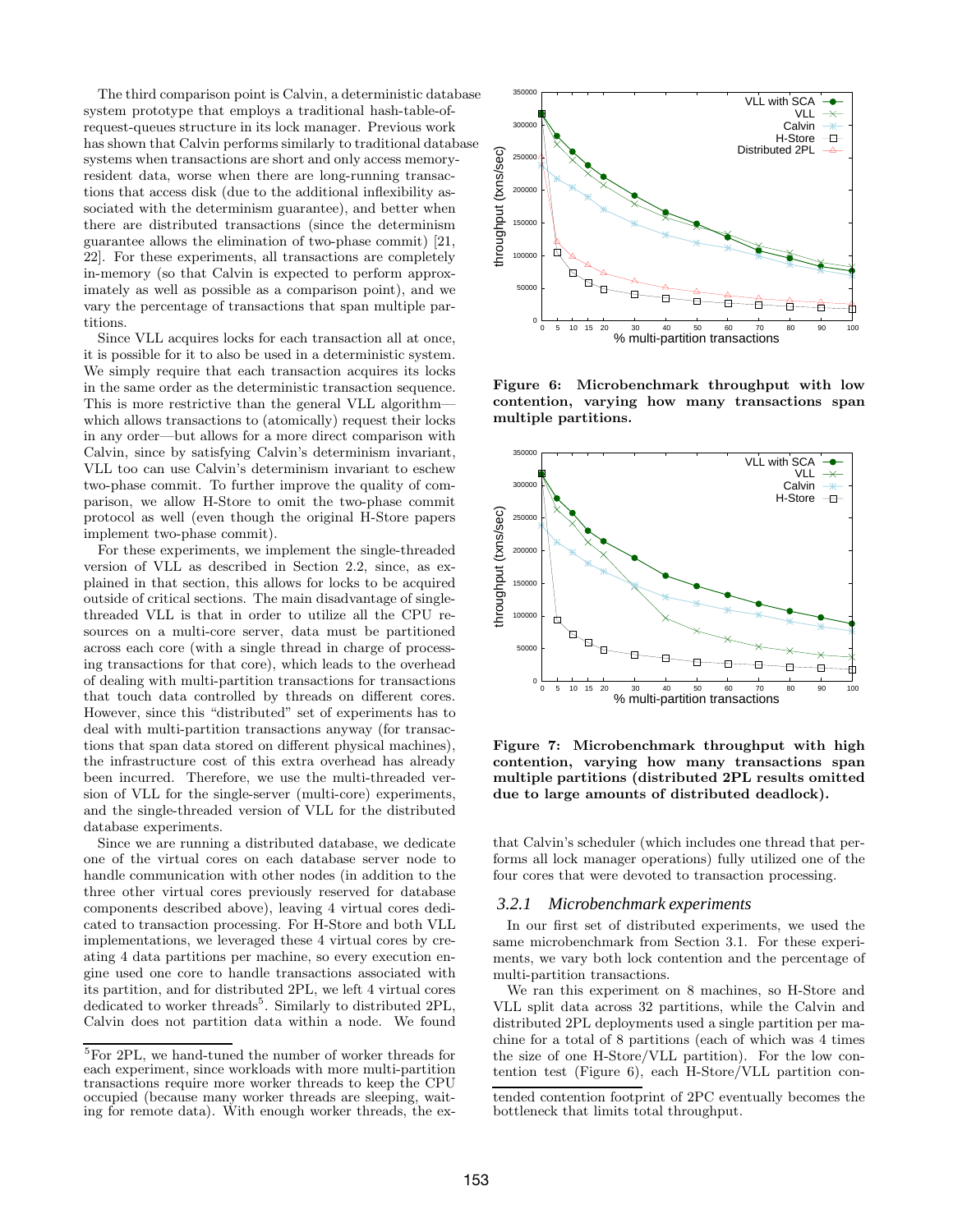tained 1,000,000 records of which 10,000 were hot, and each Calvin partition contained 4,000,000 records of which 40,000 were hot. Since VLL and H-Store had a smaller number of hot records per partition, they ended up having a slightly larger contention index than Calvin and distributed 2PL (0.0001 for VLL/H-Store vs. 0.000025 for Calvin/2PL). Calvin and distributed 2PL therefore had a slight advantage in the experiments relative to VLL and H-Store. Similarly, for the high contention tests (Figure 7), we used 100 hot records for each H-Store/VLL partition and 400 hot records for each Calvin partition, resulting in contention indexes of 0.01 for VLL/H-Store and 0.0025 for Calvin.

Before comparing VLL to the other schemes, we examine VLL with and without the SCA optimization. Under high contention, SCA is extremely important, and VLL's throughput is poor without it. Under low contention however, the SCA optimization actually hinders performance slightly when there are more than 60% multi-partition transactions. There are three reasons for this effect. First, under low contention, very few transactions are blocked waiting for locks, so SCA has a smaller number of potential transactions to unblock.

Second, since multi-partition transactions take longer than single-partition transactions, the TxnQueue typically contains many multi-partition transactions waiting for read results from other partitions. The higher the percentage of multi-partition transactions, the longer the TxnQueue tends to be (recall that the queue length is limited by the number of blocked transactions, not the total number of transactions). Since SCA iterates through the TxnQueue each time that it is called, the overhead of each SCA run therefore increases with multi-partition percentage.

Third, since low contention workloads typically have more multi-partition transactions per blocked transaction in the TxnQueue, each blocked transaction has a higher probability of being blocked behind a multi-partition transaction. This further reduces the effectiveness of SCA's ability to find transactions to unblock, since multi-partition transactions are slower to finish, and there is nothing that SCA can do to accelerate a multi-partition transaction.

Despite all these reasons for the reduced effectiveness of SCA for low contention workloads, SCA is only slower than regular VLL by a small amount. This is because SCA runs are only ever initiated when the CPU would otherwise be idle, so SCA only comes with a cost if the CPU would have left its idle state before SCA finishes its iteration through the TxnQueue.

VLL with SCA always outperforms Calvin in both experiments. With few multi-partition transactions, the lock manager overhead is clearly visible in these plots. Calvin keeps one of its four dedicated transaction processing cores (or 25% of its available CPU resources) saturated running the lock manager thread. VLL is therefore able to outperform Calvin by up to 33% by eliminating the lock manager thread and devoting that extra core to query execution instead. As the number of multi-partition transactions increases, the lock management overhead becomes less of a bottleneck as throughput becomes limited by communication delays necessary to process multi-partition transactions. Therefore, the performance of Calvin and VLL (with SCA) become more similar.

As in the single-server experiments, the full contention data tracked by the standard lock manager becomes use-



Figure 8: Scalability.

ful at higher contention workloads, since information contained in the lock manager can be used to unblock transactions, so Calvin outperforms the default version of VLL under high contention (especially when there are more multipartition transactions that fill the TxnQueue and prevent blocked transactions from reaching the head of the queue). However, the SCA optimization is able to reconstruct these transactional dependencies when needed, nullifying Calvin's advantage.

Both VLL and Calvin significantly outperform the H-Store (serial execution) scheme as more multi-partition transactions are added to the workload. This is because H-Store partitions have no mechanism for concurrent transaction execution, and so must sit idle any time it depends on an outstanding remote read result to complete a multi-partition transaction<sup>6</sup> . Since H-Store is designed for partitionable workloads (fewer than 10% multi-partition transactions), it is most interesting to compare H-Store and VLL at the lefthand side of the graph. Even at  $0\%$  multi-partition transactions, H-Store is unable to significantly outperform VLL, despite the fact that VLL acquires locks before executing a transaction, while H-Store does not. This further demonstrates the extremely low overhead of lock acquisition in VLL.

Both VLL and Calvin also significantly outperform the traditional distributed 2PL scheme (usually by about 3X). This is largely due to the fact that the distributed 2PL scheme pays the contention cost of running 2PC while holding locks (which Calvin and VLL do not). Furthermore, while Calvin, VLL, and H-Store all avoid deadlock, traditional distributed databases that use 2PL and 2PC must detect and resolve deadlocks. We found that under our high contention benchmark, distributed deadlock rates for the

<sup>6</sup> Subsequent versions of H-Store proposed to speculatively execute transactions during this idle time [10], but this can lead to cascading aborts and wasted work if there would have been a conflict. We do not implement speculative execution in our H-Store prototype since H-Store is designed for workloads with small percentages of multi-partition transactions (when speculative execution is not necessary), and our purpose for including it as a comparison point is only to analyze how it compares to VLL on these target singlepartition workloads.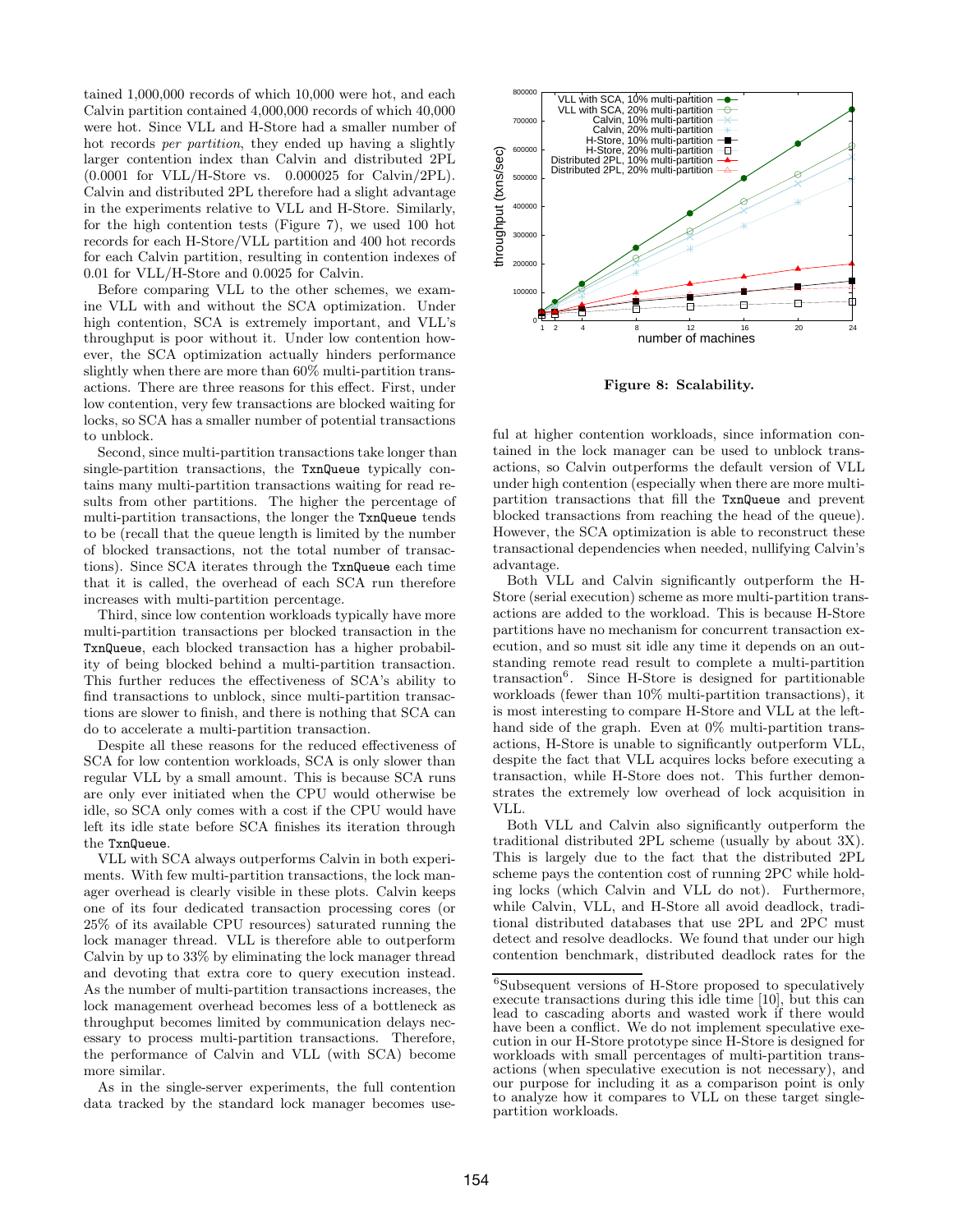

Figure 9: TPC-C throughput.

distributed 2PL scheme were so high that throughput approached 0. We therefore omitted the distributed 2PL line from Figure 7.

Figure 8 shows the results of an experiment in which we test the scalability of the different schemes at low contention when there are 10% and 20% multi-partition transactions. We scale from 1 to 24 machines in the cluster. This figure shows that VLL is able to achieve similar linear scalability as Calvin, and is therefore able to maintain (and extend) its performance advantage at scale. Meanwhile, traditional distributed 2PL does not scale as well as VLL and Calvin, again due to the contention cost of 2PC. We observed very similar behavior under the higher contention benchmark (plot omitted due to space constraints).

#### *3.2.2 TPC-C experiments*

To expand our benchmarking efforts beyond our simple microbenchmark, we present in this section benchmarks of VLL on TPC-C. The TPC-C benchmark models the OLTP workload of an eCommerce order processing system. TPC-C consists of a mix of five transactions with different properties. In order to vary the percentage of multi-partition transactions in TPC-C, we vary the percentage of New Order transactions that access a remote warehouse.

For this experiment, we divided 96 TPC-C warehouses across the same 8-machine cluster described in the previous section. As with the microbenchmark experiments, VLL and H-Store partitioned the TPC-C data across 32 threewarehouse partitions (four per machine), while Calvin partitioned it across 8 twelve-warehouse partitions (one per machine).

Figure 9 shows the throughput results for VLL, Calvin, and H-Store. (Again, we omit the distributed 2PL scheme because high amounts of distributed deadlocks caused nearzero throughput). Overall, the relative performance of the different locking schemes is very similar to the high-contention microbenchmark results. The high contention in TPC-C results in the SCA optimization improving performance relative to regular VLL by 35% to 109% when multi-partition transactions are numerous.

The shape of the Calvin and H-Store lines relative to the two versions of VLL is also similar to the high contention microbenchmark experiments. At low percentages of multipartition transactions, the lock manager overhead of Calvin reduces its performance, but at higher percentages of multipartition transactions, it is able to use the information in the lock manager to unblock stuck transactions and is able to outperform VLL unless the SCA optimization is used.

# **3.3 CPU costs**

The above experiments show the performance of the different locking schemes by measuring total throughput under different conditions. These results reflect both (a) the CPU overhead of each scheme, and (b) the amount of concurrency achieved by the system.

In order to tease apart these two components of performance, we measured the CPU cost per transaction of requesting and releasing locks for each locking scheme. These experiments were not run in the context of a fully loaded system—rather, we measured the CPU cost of each mechanism in complete isolation.

|                      | per-transaction    |
|----------------------|--------------------|
| locking mechanism    | CPU cost $(\mu s)$ |
| Traditional 2PL      | 20.13              |
| Deterministic Calvin | 20.16              |
| Multi-threaded VLL   | 1.8                |
| Single-threaded VLL  | 0.71               |

Figure 10: Locking overhead per transaction.

Figure 10 shows the results of our isolated CPU cost evaluation, which demonstrates the reduced CPU costs that VLL achieves by eliminating the lock manager. We find that the Calvin and 2PL schemes (which both use traditional lock managers) have an order of magnitude higher CPU cost than the VLL schemes. The CPU cost of multi-threaded VLL is a little larger than the cost of single-threaded VLL, since multi-threaded VLL has the additional cost of acquiring and releasing a latch around the acquisition of locks.

## **4. RELATED WORK**

The System R lock manager described in [6] is the lock manager design that has been adopted by most database systems. In order to reduce the cost of locking, there have been several published methods for reducing the number of lock calls [11, 15, 17]. While these schemes may partially mitigate the cost of locking in main-memory systems, but they don't address the root cause of high lock manager overhead—the size and complexity of the data structure used to store lock requests.

[12] presented a Lightweight Intent Lock (LIL), which maintains a set of lightweight counters in a global lock table. However, this proposal doesn't co-locate the counters with the raw data (to improve cache locality), and if the transaction doesn't acquire all of its locks immediately, the thread blocks, waiting to receive a message from another released transaction thread. VLL differs from this approach in using the global transaction order to figure out which transaction should be unlocked and allowed to run as a consequence of the most recent lock release.

The idea of co-locating a record's lock state with the record itself in main memory databases was proposed almost two decades ago [5, 16]. However, this proposal involved maintaining a linked list of "Lock Request Blocks" (LCBs) for each record, significantly complicating the underlying data structures used to store records, whereas VLL